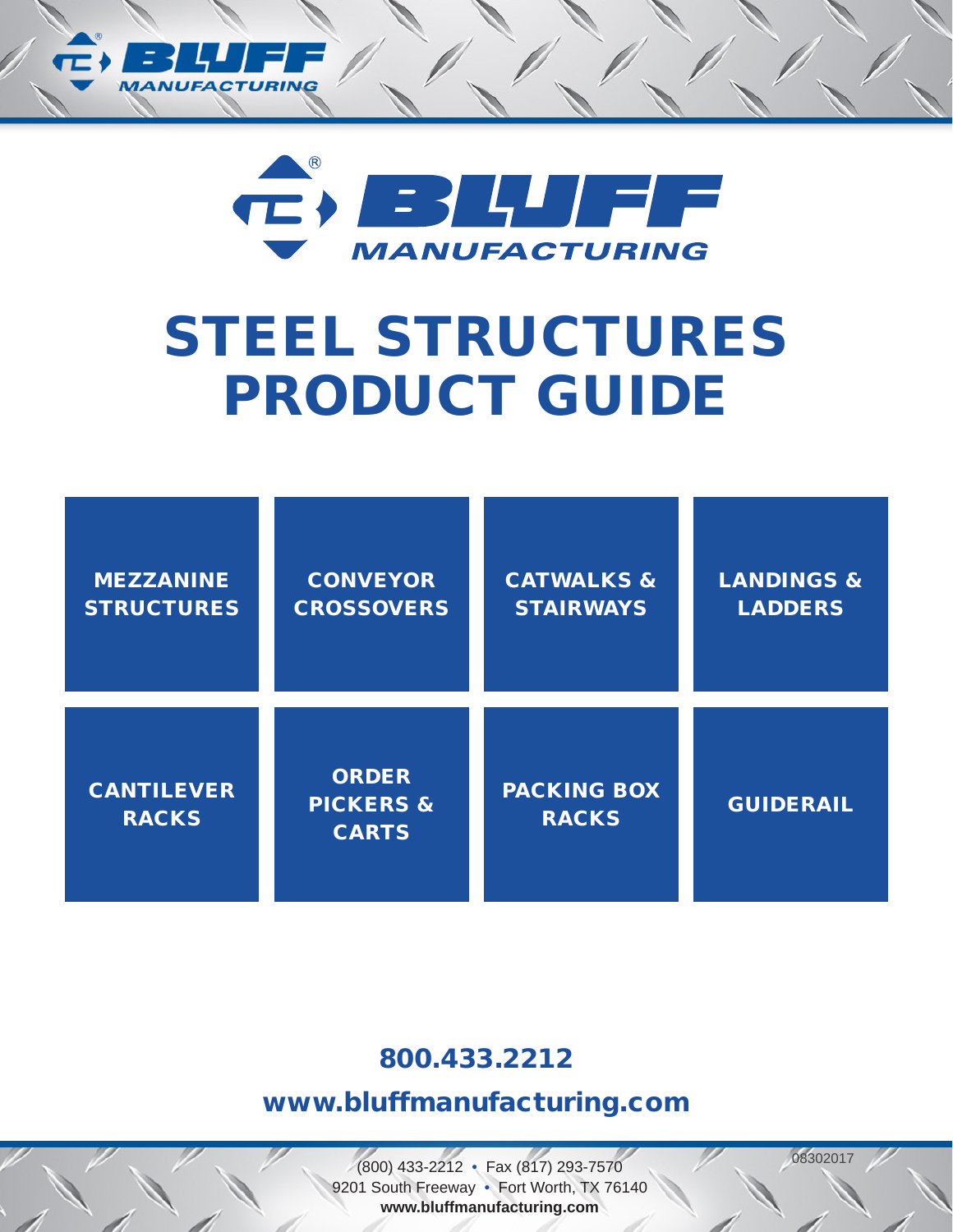# MEZZANINES

# MEZZANINE STRUCTURES

Bluff Mezzanines provide an ideal way to utilize existing overhead space in your warehouse to create more storage capability and boost efficiency while saving money. Our high quality designs and standardization of components keep installation costs down and allow for flexibility in regards to future modifications, relocation, expansion or reconfiguration.

# **General Mezzanine Specifications**

- Free-standing, pre-fabricated structure. Standard design requires no on-site welding
- Registered Structural Engineer to supervise or approve all designs and details
- Engineering (PE) seal on final drawings where applicable
- Pre-fabrication drawings submitted for approval
- Structural design in accordance with the American Institute of Steel Construction (AISC) Manual of Steel Construction
- Joist Construction performed in accordance with the Steel Joist Institute (SJI)

#### **Options**

#### **Decking**

- Bar grating
- **Swing**
- B-deck • Wood
- **Slide**

**Gates**

- Drop plates • Pivot
- Steel floor plate Pan for concrete pour
	-

# CATWALKS & STAIRWAYS, LANDINGS & LADDERS

# CONVEYOR CROSSOVER

Bluff provides crossover solutions to maximize efficiency of operations and minimize the costly potential of injury by keeping personnel safe.

# **Conveyor Crossover Specifications**

- Bolt-together construction for easy installation
- Alternate configurations including U-shaped, Z-shaped and L-shaped with intermediate landings where necessary

#### STAIRWAYS

Bluff provides customizable IBC and OSHA compliant stairs which are manufactured using sturdy steel and a bolt together installation.

# **Stairway Specifications**

- 36" standard width. Customization available.
- Tread options: bar grate or diamond plate.
- Open or closed risers depending on code.
- Custom sizes and configurations: straight, L-Shaped and U-shaped runs with intermediate landings.

# LANDINGS

Bluff manufactures fully customizable steel landings required for vertical rises over 12 feet. IBC and OSHA compliant. Landings can be provided with stairs or sold separately.

# **Landings Specifications**

- Custom sizes and configurations (straight, L-shaped and U-shaped runs)
- Top landings available for specific ingress/egress requirements
- Choice of decking material. (See options above)

# LADDERS

Bluff provides Fixed Ladders, Ships Ladders, as well as Caged and Uncaged Ladders. These Ladders are designed and constructed in compliance with OSHA, IBC and ANSI standards.













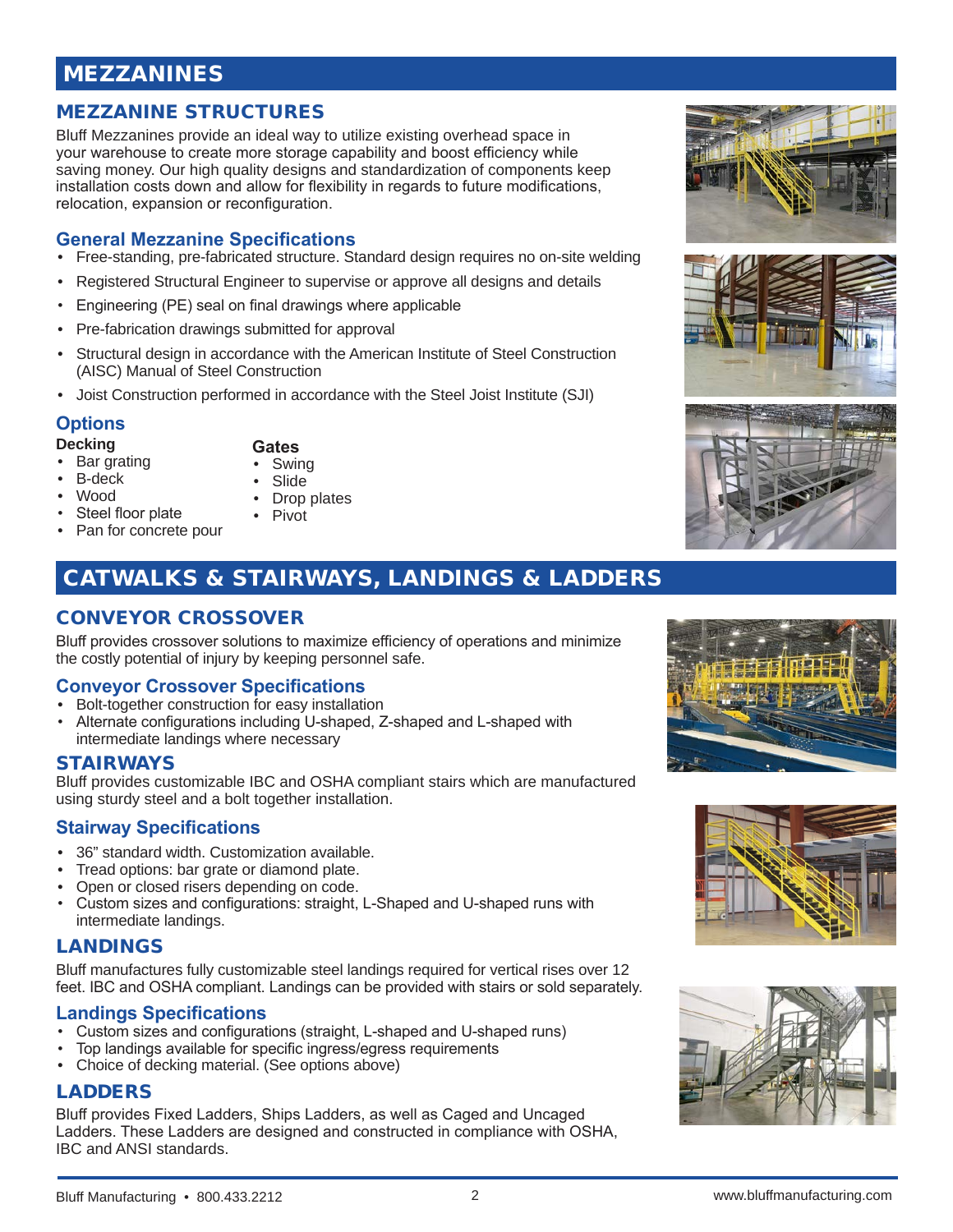# STORAGE PRODUCTS

# CANTILEVER RACK

Bluff cantilever rack is customized designed for each application. Made of structural steel for light, medium and heavy duty applications.

- Minimize footprint of storage space while maximizing vertical and horizontal space usage
- Capitalize on the higher lifting capacity and operational capability of current lifting equipment
- Reduce handling time and enhance efficiency of inventory control/management through improved accessibility to storage space
- Minimize cost of damaged product from storage structure obstacles

#### **Arms**

- Capacity of cantilever rack is based on the upright height and the length of the arms
- Cantilever arms are manufactured with a minimum 3 degree incline. Material storage examples include: lumber, cartons, pipe and sheet materials
- Arms are completely adjustable on 4" centers. Arms are welded to a mount plate which is then bolted to the upright

# **Upright Column**

- Upright column height takes into consideration the limitations of ceiling height and ceiling conditions such as sprinkler system, lighting fixtures, etc. as well as the reach of your lifting equipment
- Structural steel columns are either Single-Sided or Double Sided and range in height from 8' to 20'
- Columns are drilled with 4" centered arm mounting holes

# **Cantilever Base**

• Cantilever base has a standard bolt-on construction providing ease of installation and a stable, rigid base connection

#### **Brace**

• Bracing between uprights allows for continuous rows for longer stock and for uninterrupted loading and unloading

# **Options**

- Material Tray used as a product pan for loosely stored items of varying sizes.
- Colors are gray and blue. Other standard colors available. Custom colors at additional charge.